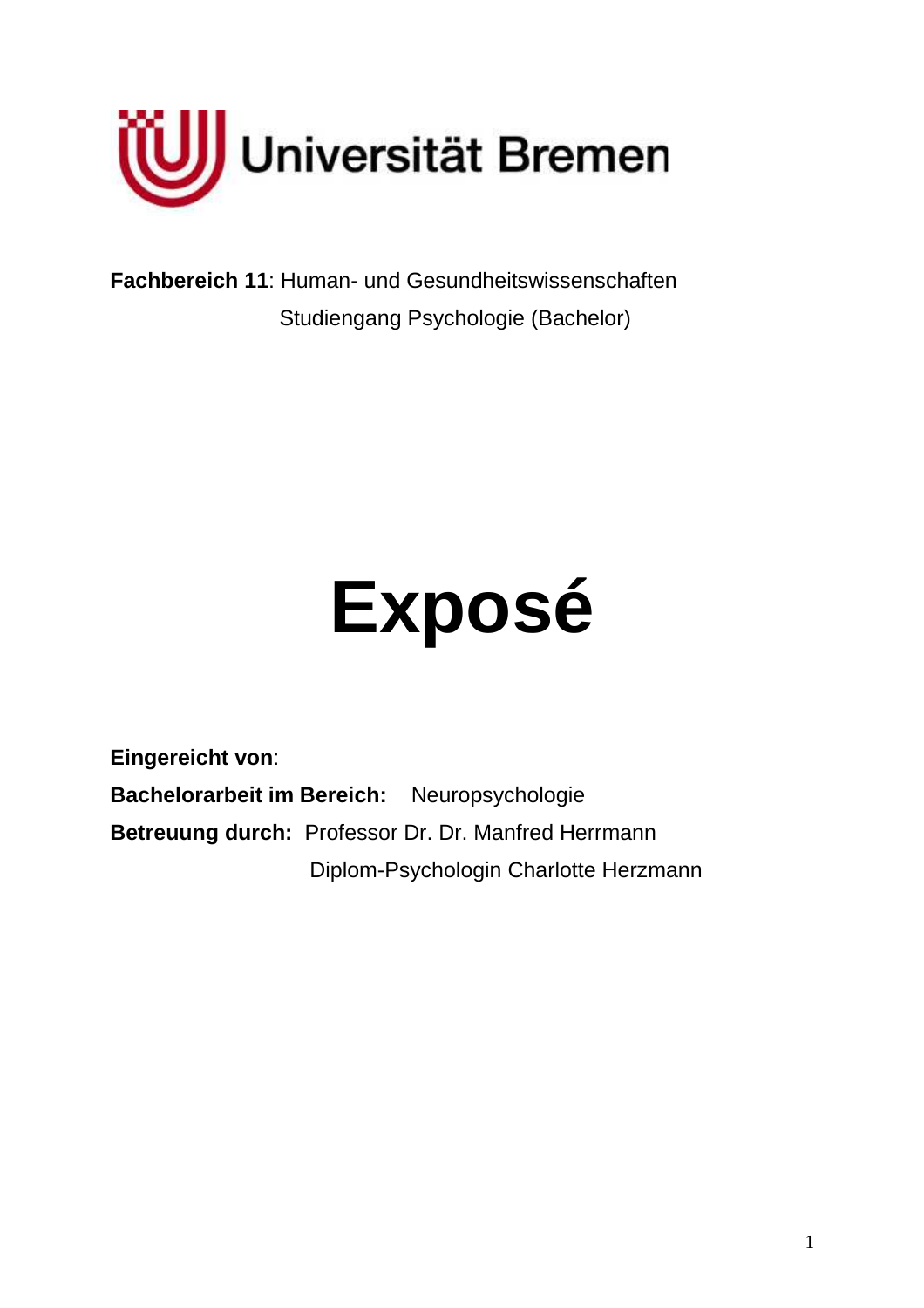## **Title und thematic enclosure**

"Aphasia and Theory of mind"

In the debate about the neuronal correlates of Theory of Mind processes, much research has been carried out to establish and evaluate different theories. One main domain concentrates on the interface of language and Theory of Mind. There are two approaches, one concerned with the developmental aspects of ToM in the context of language and language acquisition and one with the possible role of language in the maintenance of a mature ToM. The latter may be observed by examining aphasic patients with a left hemisphere stroke. The presentation of the current state of research in this field as well as contrasting the different positions and a critical reflexion are the purposes of this bachelor thesis.

#### **Objective und Focus**

The thesis wants to present the different approaches to the nature of Theory of Mind processes, illustrated through the supposed neuronal correlates identified so far, thereby giving a general overview of the topic. In a next step, the interface of language and Theory of Mind will be outlined, first showing the conclusions of research projects investigating the developmental course and then – as the main part – presenting the findings concerning the impact of aphasia on Theory of Mind. In the end, the approaches on the linguistic role in Theory of Mind development in children will be compared to the findings in aphasic patients to show what can be concluded from the latter.

#### **Methodological implementation**

After a brief summary of the components of Theory of Mind, the thesis will demonstrate the current results of different areas of research concerning the theory in general. In a next step, it will continue with the – sometimes controversial – results of research projects investigating the processes in deaf children. These projects try to make out the connection between the progresses in language acquisition and their Theory of Mind development. The purpose of this is to present the assumptions about a possible correlation between language and Theory of Mind and the directional nature of such a connection. The main part will then present empirical findings with aphasic patients undergoing (several) Theory of Mind and language tests. The point of this way of illustration is to consider the findings of deaf children in a different light, showing - amongst other intriguing aspects - how some assumed correlations might, in a mature Theory of Mind, be separated from language skills. Finally, the two approaches are put in a common context and an overall critical evaluation of research in this field will be given with subsequent suggestions for future research proposals.